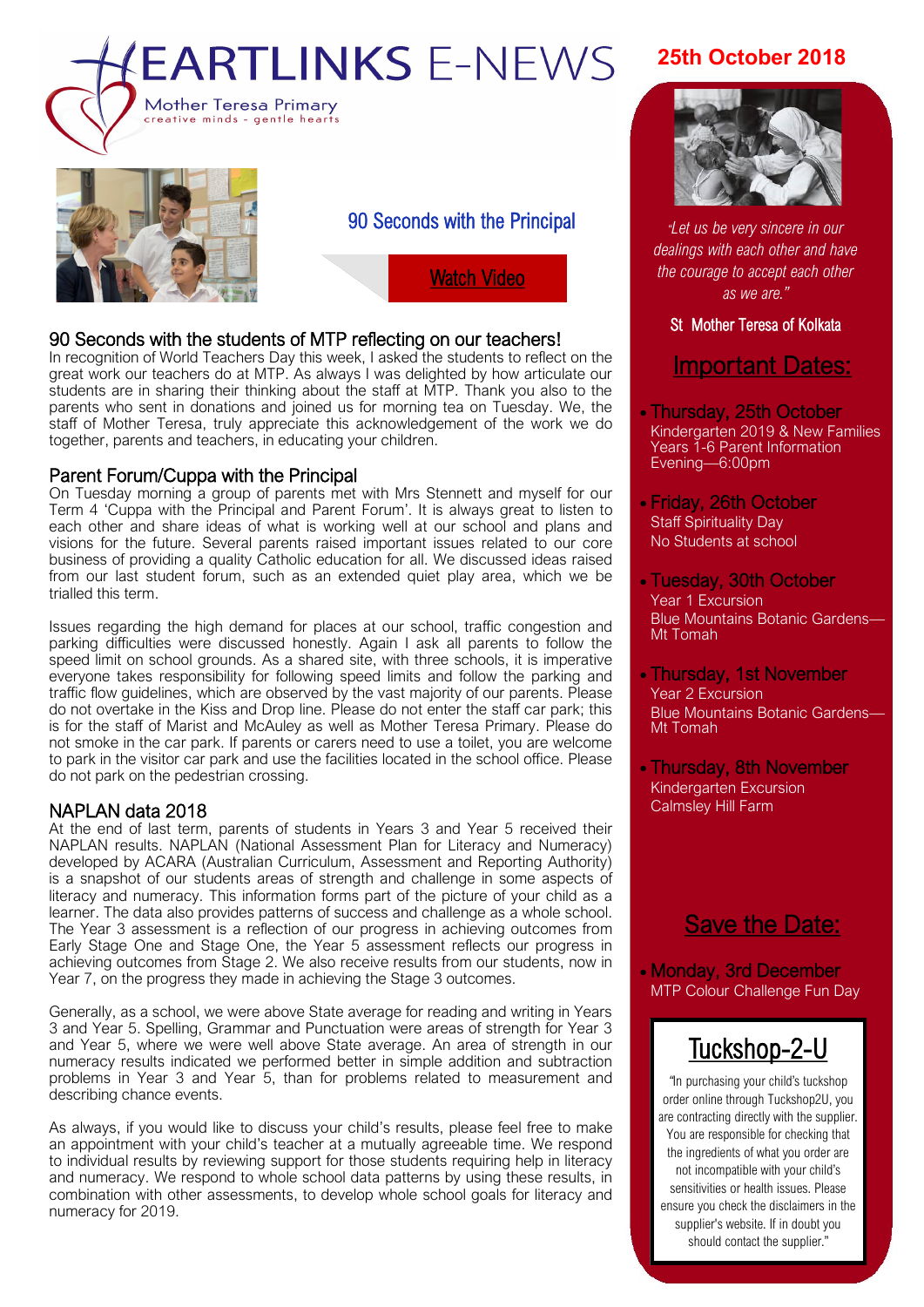# **EARTLINKS E-NEWS** Mother Teresa Primary<br>creative minds - gentle hearts



It was disappointing to have to postpone our Colour Challenge Day due to the wet weather last week. The good news is we now have a new date - Monday the 3rd of December. If you volunteered as a parent helper for the initial date, we will be in touch with you shortly to determine your availability to support us in the running of the Colour Challenge Day in December.



#### FIAT lead us in celebration

Last Wednesday, our FIAT team (Faith in Action Team) led us in a whole school liturgy, celebrating our faith. We were also joined by Josh Sly, an Indigenous artist, who has been working with our students to create a mural depicting elements of our local land. Josh explained the significance of the Parramatta river and our students were excited to see the completed mural displayed. We thank Deacon Jack for joining us for our liturgy. It was also great to share the celebration of this liturgy with the Principals of Catherine McAuley, Miss Teash Richmond and Parramatta Marist, Mark Pauschmann.

#### Refresh yourself in the waters of life.

Holidays! We long for them, not because what we do is unworthy, but because what we do is the Lord's work and it deserves our best efforts. Each day we strive to follow Jesus in the way so truth and love. Like Jesus, we sometimes need to retreat to a quiet place. To be led beside restful waters and to lie in green pastures. We all need to be refreshed and revitalised to return with new energy and joy in this adventure that is life and education. We ask God to bless all of our families and may you enjoy and appreciate the extra time you have together over the next 2 weeks. Pray, love and laugh, for our God is good and his love is everlasting. Peace be with your spirits.<br>Maria Boyd REC.



Maria Boyd REC. *"Peace begins with a smile" Mother Teresa*

#### Celebrating more great writing!

*This week we have another example of great writing from one of our Year 2 students, Osarieme Edobor*

Magical World By Osarieme Edobor

Twilight Sparkle, Pinkie Pie, Applejack, Rarity, Rainbow Dash and Fluttershy lived altogether in a far away forest in an enchanted secret wood.

In the middle of the day, as it was a hot sunny day, the snake ate Pinky Pie's lunch. Also the King of Snakes ate the rest of the fairies food. The fairies were very hungry. The fairies were looking for food. While they were looking, they found a little wooden home and an old Unicorn Lady welcomed them all to have some pizza with hotdog. Suddenly, a deadly snake came slithering slowly around them. She hissed LOUDLY opened her jaw and scared the fairy away.

Fluttershy screamed: "Don't go away, she has a splinter in her tail!" All the fairies came back and helped the deadly snake to take the splinter out of her tail.

After, they became friends and played together forever in their Magical World.

#### PRC - next meeting

PRC - next meeting Term 4 at St Luke's Marsden Park - Schools for the 21st Century, Monday 19th November, 7pm, Marsden Park.

#### Important Dates:

#### Important Dates:

- Mother Teresa Colour Challenge Day (new date) Monday 3rd December
- Last day of the year for students in 2018 will be Wednesday 19th December.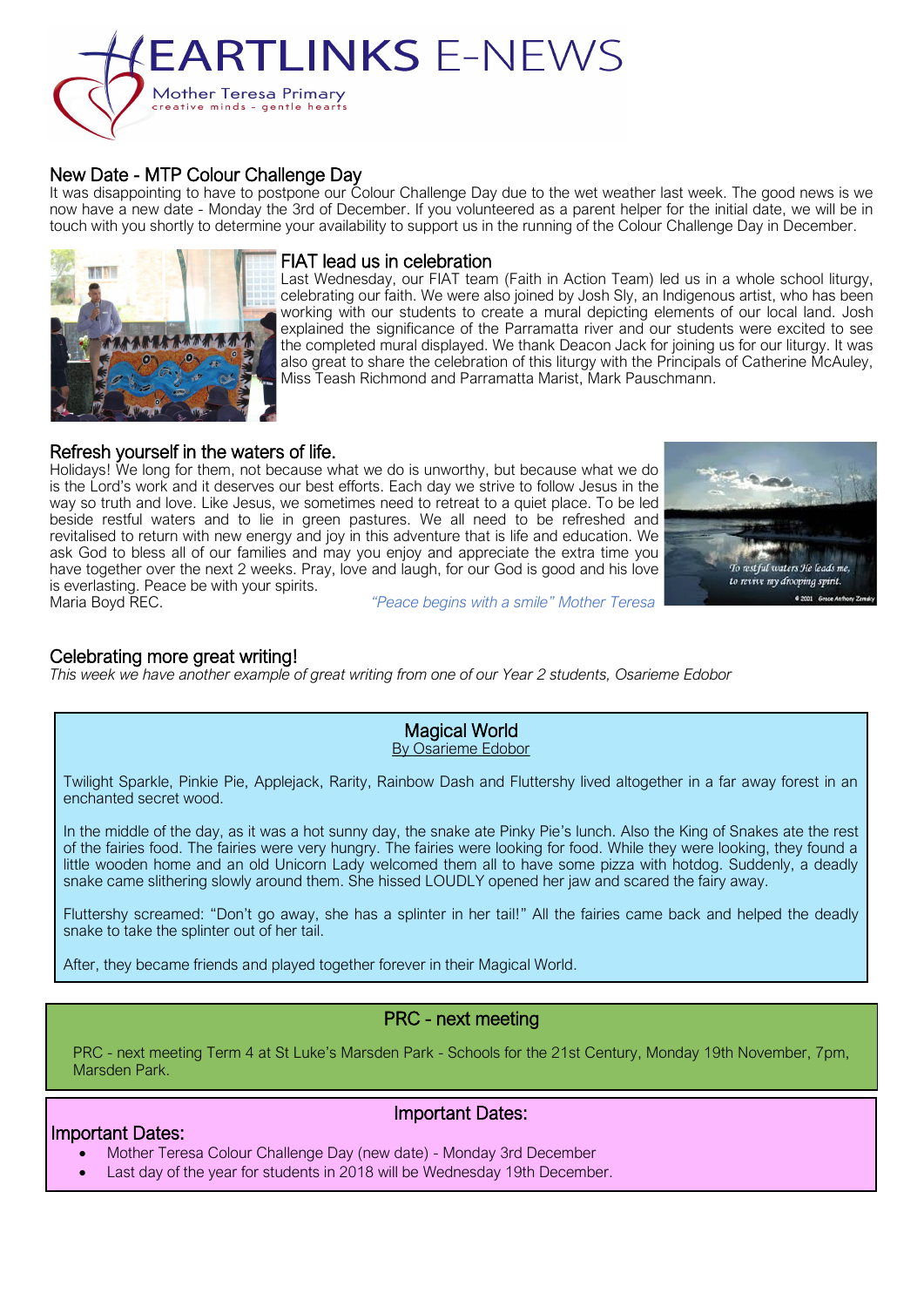

**CITY OF<br>PARRAMATTA**